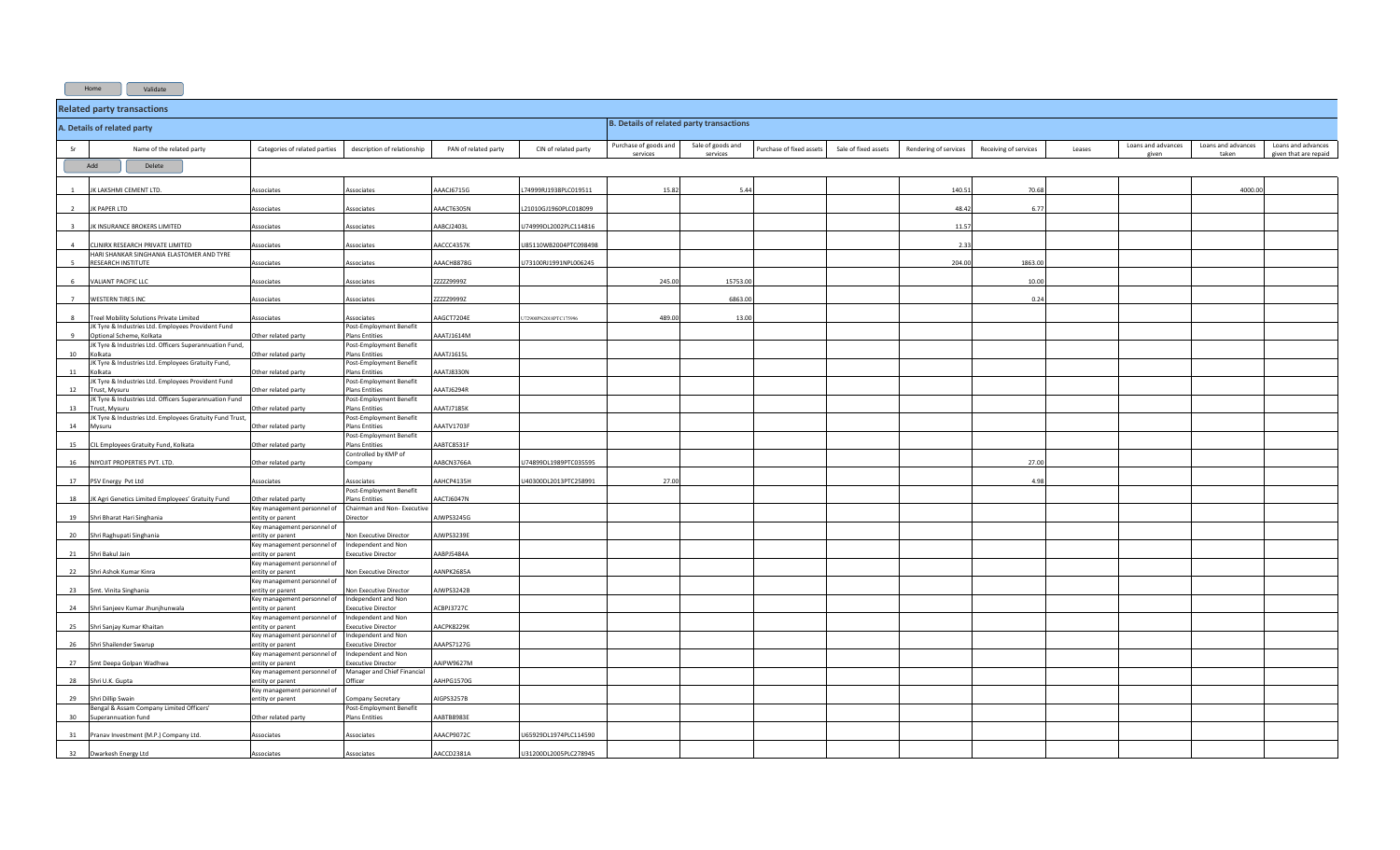|    | 33 Western Tire Holdings. Inc.                                    | Associates                                                 | Associates                                       | ZZZZZ9999Z |                       |  |  |  |  |  |
|----|-------------------------------------------------------------------|------------------------------------------------------------|--------------------------------------------------|------------|-----------------------|--|--|--|--|--|
| 34 | Enviro Tech Ventures Limited (Formerly JK Enviro-Tech<br>Limited) | Associates                                                 | Associates                                       | AABCJ9571F | U73100GJ2007PLC075963 |  |  |  |  |  |
|    |                                                                   |                                                            |                                                  |            |                       |  |  |  |  |  |
|    | 35 Songadh Infrastructure & Housing Limited                       | Associates                                                 | Associates                                       | AANCS2597L | U45203GJ2009PLC055810 |  |  |  |  |  |
|    |                                                                   |                                                            |                                                  |            |                       |  |  |  |  |  |
|    | 36 Jaykaypur Infrastructure & Housing Limited                     | Associates                                                 | Associates                                       | AACCJ2050L | U45201OR2008PLC010523 |  |  |  |  |  |
|    |                                                                   |                                                            |                                                  |            |                       |  |  |  |  |  |
|    | 37 JK Paper International (Singapore) Pte. Limited                | Associates                                                 | Associates                                       | ZZZZZ99992 |                       |  |  |  |  |  |
|    | 38 The Sirpur Paper Mills Limited                                 | Associates                                                 | Associates                                       | AAACT7970R | U21010TG1938PLC000591 |  |  |  |  |  |
|    |                                                                   |                                                            |                                                  |            |                       |  |  |  |  |  |
|    | 39 Udaipur Cement Works Limited                                   | Associates                                                 | Associates                                       | AAACU8858M | L26943RJ1993PLC007267 |  |  |  |  |  |
|    |                                                                   |                                                            |                                                  |            |                       |  |  |  |  |  |
|    | 40 Hansdeep Industries and Trading Co. Ltd                        | Associates                                                 | Associates                                       | AABCJ0776A | U74899DL1993PLC054817 |  |  |  |  |  |
|    |                                                                   |                                                            |                                                  |            |                       |  |  |  |  |  |
|    | 41 Ram Kanta Properties Private Ltd                               | Associates                                                 | Associates                                       | AAACR0307C | 4999DL1990PTC332116   |  |  |  |  |  |
|    |                                                                   |                                                            |                                                  |            |                       |  |  |  |  |  |
|    | 42 Global Strategic Technologies Ltd                              | Associates                                                 | Associates                                       | AAECG5478K | U74140DL2011PLC216818 |  |  |  |  |  |
|    |                                                                   |                                                            |                                                  |            |                       |  |  |  |  |  |
|    | 43 Deepti Electronics and Electro Optics Ltd                      | Associates                                                 | Associates                                       | AABCD2432K | U33203KA2000PTC027238 |  |  |  |  |  |
|    | 44 CliniRx Asia Pacific Ltd., Hong Kong                           | Associates                                                 | Associates                                       | ZZZZZ9999Z |                       |  |  |  |  |  |
|    |                                                                   |                                                            |                                                  |            |                       |  |  |  |  |  |
|    | 45 CliniRx UK Ltd., UK                                            | Associates                                                 | Associates                                       | ZZZZZ9999Z |                       |  |  |  |  |  |
|    |                                                                   |                                                            |                                                  |            |                       |  |  |  |  |  |
|    | 46 CliniRx USA Inc., USA                                          | Associates                                                 | Associates                                       | ZZZZZ9999Z |                       |  |  |  |  |  |
|    |                                                                   | Entities with joint control or                             | Enterprise which holds more                      |            |                       |  |  |  |  |  |
|    | 47 Hari Shankar Singhania Holdings Pvt. Ltd.                      | significant influence over entity than 20% of Equity Share |                                                  | AADCH4633C | U67120DL2004PTC126956 |  |  |  |  |  |
|    |                                                                   |                                                            |                                                  |            |                       |  |  |  |  |  |
|    | 48 JKPL PACKAGING PRODUCTS LIMITED                                | Associates                                                 | Associates                                       | AAFCJ2373K | U36991DL2021PLC383047 |  |  |  |  |  |
|    |                                                                   |                                                            | Post-Employment Benefit                          |            |                       |  |  |  |  |  |
|    | 49 JK Fenner Executive staff provident Fund                       | Other related party                                        | <b>Plans Entities</b>                            | AAATF0845Q |                       |  |  |  |  |  |
|    | 50 JK Fenner Executive staff pension Fund                         | Other related party                                        | Post-Employment Benefit<br><b>Plans Entities</b> | AAATF0844R |                       |  |  |  |  |  |
|    |                                                                   |                                                            | Post-Employment Benefit                          |            |                       |  |  |  |  |  |
| 51 | J.K.FENNER (INDIA) LIMITED GRATUITY FUND                          | Other related party                                        | <b>Plans Entities</b>                            | AAATF0846P |                       |  |  |  |  |  |
|    | Southern Spinners and Processors Limited Employees                |                                                            | Post-Employment Benefit                          |            |                       |  |  |  |  |  |
|    | 52 Gratuity Trust                                                 | Other related party                                        | <b>Plans Entities</b>                            | AAHTS0399D |                       |  |  |  |  |  |
|    | Modern Cotton Yarn Spinners Limited Employees                     |                                                            | Post-Employment Benefit                          |            |                       |  |  |  |  |  |
|    | 53 Gratuity Trust                                                 | Other related party                                        | <b>Plans Entities</b>                            | AABTM9788N |                       |  |  |  |  |  |
|    |                                                                   |                                                            |                                                  |            |                       |  |  |  |  |  |
|    | 54 GRAM POWER INFRASTRUCTURE PRIVATE LIMITED                      | Associates                                                 | Associates                                       | AAICG0369D | U51909RJ2019PTC066645 |  |  |  |  |  |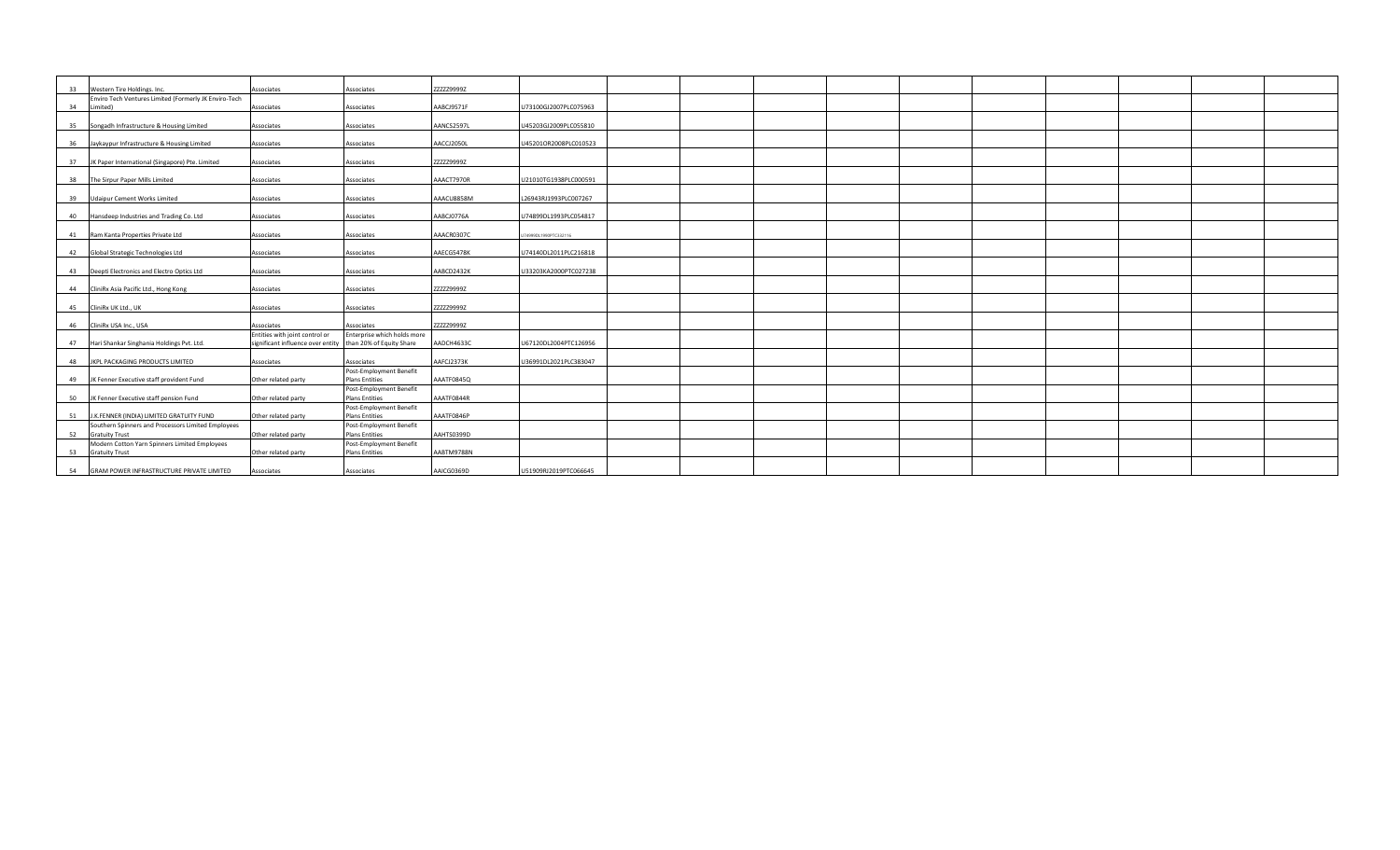| Loans and advances    |                 |                | Transfer of research & Transfers under lease |                   | Impairment in equity |                | Expense for bad or Guarantees or collateral Guarantees or collateral |                 |               |                 |               |                         | Management contracts including for Settlement of liabilities by entity on | Short term employee |
|-----------------------|-----------------|----------------|----------------------------------------------|-------------------|----------------------|----------------|----------------------------------------------------------------------|-----------------|---------------|-----------------|---------------|-------------------------|---------------------------------------------------------------------------|---------------------|
| taken that are repaid | Deposits placed | Deposits taken | development<br>agreement                     | Equity investment | investment           | doubtful debts | given<br>taken                                                       | Interest income | Interest paid | Dividend income | Dividend paid | deputation of employees | behalf of related party                                                   | benefits            |
|                       |                 |                |                                              |                   |                      |                |                                                                      |                 |               |                 |               |                         |                                                                           |                     |
| 4333.34               |                 |                |                                              |                   |                      |                |                                                                      |                 | 192.74        |                 |               |                         |                                                                           |                     |
|                       |                 |                |                                              |                   |                      |                |                                                                      |                 | 438.00        |                 |               |                         |                                                                           |                     |
|                       |                 |                |                                              |                   |                      |                |                                                                      |                 |               |                 |               |                         |                                                                           |                     |
|                       |                 |                |                                              |                   |                      |                |                                                                      |                 |               |                 |               |                         |                                                                           |                     |
|                       |                 |                |                                              |                   |                      |                |                                                                      |                 |               |                 |               |                         |                                                                           |                     |
| 77.00                 |                 |                |                                              |                   |                      |                |                                                                      |                 | 1.00          |                 |               |                         |                                                                           |                     |
|                       |                 |                |                                              |                   |                      |                |                                                                      |                 |               |                 |               |                         |                                                                           |                     |
|                       |                 |                |                                              |                   |                      |                |                                                                      |                 |               |                 |               |                         |                                                                           |                     |
|                       |                 |                |                                              |                   |                      |                |                                                                      |                 |               |                 |               |                         |                                                                           |                     |
|                       |                 |                |                                              |                   |                      |                |                                                                      |                 |               |                 |               |                         |                                                                           |                     |
|                       |                 |                |                                              |                   |                      |                |                                                                      |                 |               |                 |               |                         |                                                                           |                     |
|                       |                 |                |                                              |                   |                      |                |                                                                      |                 |               |                 |               |                         |                                                                           |                     |
|                       |                 |                |                                              |                   |                      |                |                                                                      |                 |               |                 |               |                         |                                                                           |                     |
|                       |                 |                |                                              |                   |                      |                |                                                                      |                 |               |                 |               |                         |                                                                           |                     |
|                       |                 |                |                                              |                   |                      |                |                                                                      |                 |               |                 |               |                         |                                                                           |                     |
|                       |                 |                |                                              |                   |                      |                |                                                                      |                 |               |                 |               |                         |                                                                           |                     |
|                       |                 |                |                                              |                   |                      |                |                                                                      |                 |               |                 |               |                         |                                                                           |                     |
|                       |                 |                |                                              |                   |                      |                |                                                                      |                 |               |                 |               |                         |                                                                           | 429.69              |
|                       |                 |                |                                              |                   |                      |                |                                                                      |                 |               |                 |               |                         |                                                                           | 416.00              |
|                       |                 |                |                                              |                   |                      |                |                                                                      |                 |               |                 |               |                         |                                                                           |                     |
|                       |                 |                |                                              |                   |                      |                |                                                                      |                 |               |                 |               |                         |                                                                           | 172.00              |
|                       |                 |                |                                              |                   |                      |                |                                                                      |                 |               |                 |               |                         |                                                                           | 425.76              |
|                       |                 |                |                                              |                   |                      |                |                                                                      |                 |               |                 |               |                         |                                                                           |                     |
|                       |                 |                |                                              |                   |                      |                |                                                                      |                 |               |                 |               |                         |                                                                           |                     |
|                       |                 |                |                                              |                   |                      |                |                                                                      |                 |               |                 |               |                         |                                                                           |                     |
|                       |                 |                |                                              |                   |                      |                |                                                                      |                 |               |                 |               |                         |                                                                           |                     |
|                       |                 |                |                                              |                   |                      |                |                                                                      |                 |               |                 |               |                         |                                                                           | 74.76               |
|                       |                 |                |                                              |                   |                      |                |                                                                      |                 |               |                 |               |                         |                                                                           | 33.03               |
|                       |                 |                |                                              |                   |                      |                |                                                                      |                 |               |                 |               |                         |                                                                           |                     |
|                       |                 |                |                                              |                   |                      |                |                                                                      |                 |               |                 |               |                         |                                                                           |                     |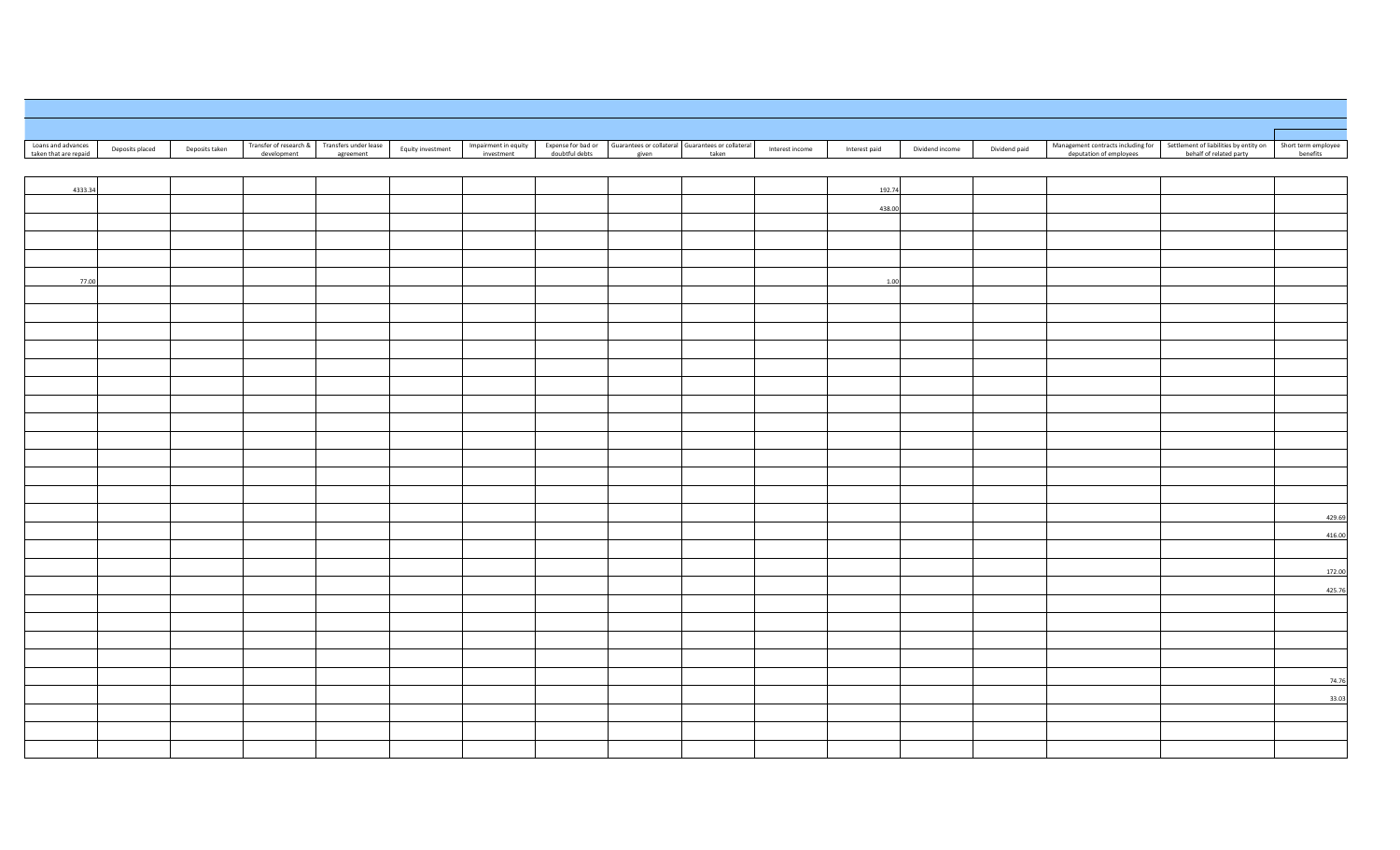|  |  |      |  |  |  | 195.00 |  |  |
|--|--|------|--|--|--|--------|--|--|
|  |  |      |  |  |  |        |  |  |
|  |  |      |  |  |  |        |  |  |
|  |  |      |  |  |  |        |  |  |
|  |  |      |  |  |  |        |  |  |
|  |  |      |  |  |  |        |  |  |
|  |  |      |  |  |  |        |  |  |
|  |  |      |  |  |  |        |  |  |
|  |  |      |  |  |  |        |  |  |
|  |  |      |  |  |  |        |  |  |
|  |  |      |  |  |  |        |  |  |
|  |  |      |  |  |  |        |  |  |
|  |  |      |  |  |  |        |  |  |
|  |  |      |  |  |  |        |  |  |
|  |  |      |  |  |  |        |  |  |
|  |  |      |  |  |  |        |  |  |
|  |  |      |  |  |  |        |  |  |
|  |  |      |  |  |  |        |  |  |
|  |  |      |  |  |  |        |  |  |
|  |  |      |  |  |  |        |  |  |
|  |  | 0.14 |  |  |  |        |  |  |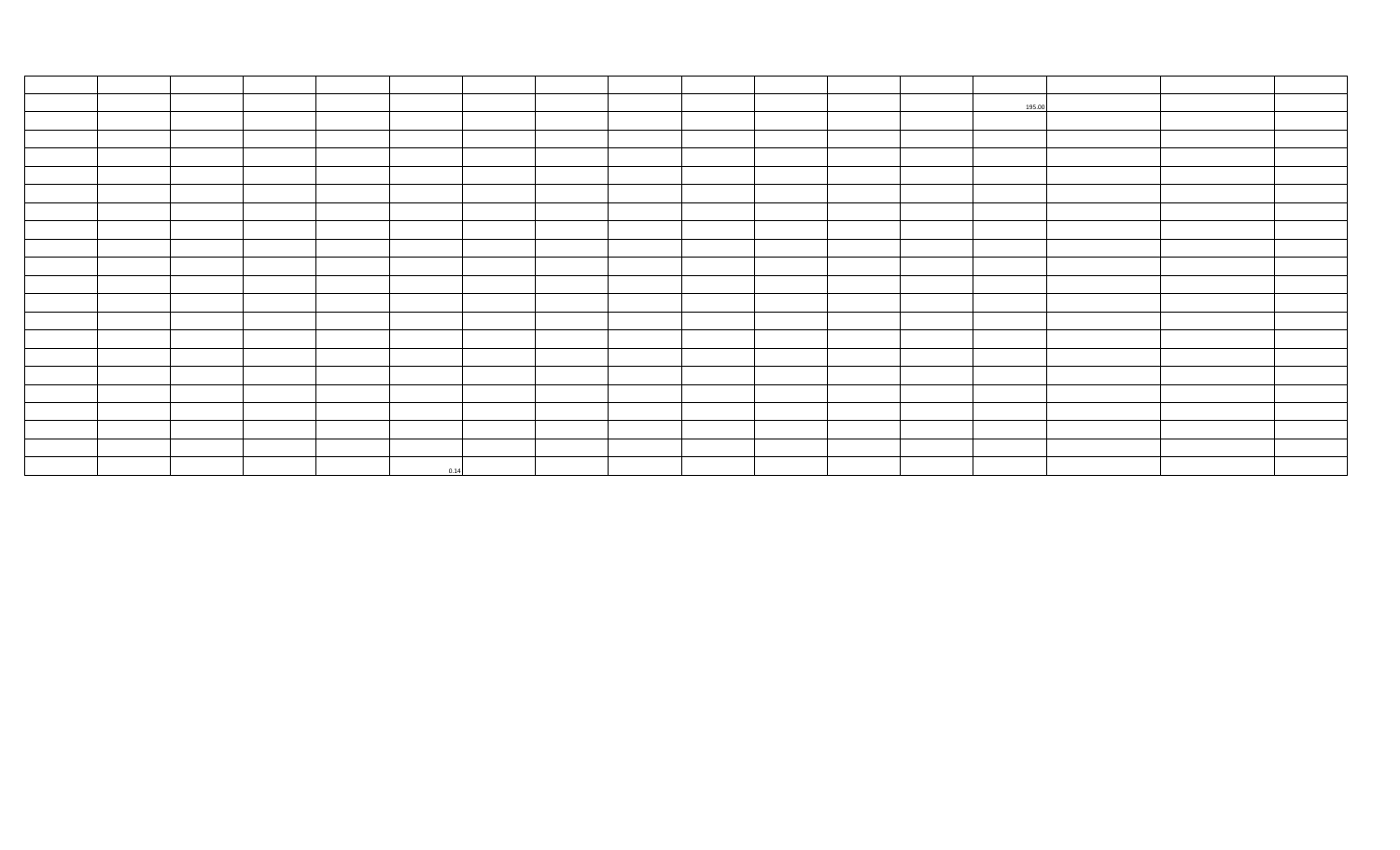|                 |              |                                                                    |          | <b>C. Outstanding balances</b> |             |          |            |                          |            |         |                          |         |                 |                |            |               |
|-----------------|--------------|--------------------------------------------------------------------|----------|--------------------------------|-------------|----------|------------|--------------------------|------------|---------|--------------------------|---------|-----------------|----------------|------------|---------------|
| Post employment | Remuneration |                                                                    |          |                                | Receivables | Payables |            | Loans and advances given |            |         | Loans and advances taken |         | Deposits placed | Deposits taken |            | Guarantees or |
| benefits        |              | Other long-term benefits Termination benefits Share based payments | Others   | Secured                        | Un Secured  | Secured  | Un Secured | Secured                  | Un Secured | Secured | Un Secured               | Secured | Un Secured      | Secured        | Un Secured | Secured       |
|                 |              |                                                                    |          |                                |             |          |            |                          |            |         |                          |         |                 |                |            |               |
|                 |              |                                                                    |          |                                | 0.07        |          | 49.38      |                          |            |         | 5000.00                  |         |                 |                | 136.38     |               |
|                 |              |                                                                    |          |                                | 0.41        |          |            |                          |            |         | 9000.00                  |         |                 |                |            |               |
|                 |              |                                                                    |          |                                |             |          |            |                          |            |         |                          |         |                 |                |            |               |
|                 |              |                                                                    |          |                                | 0.06        |          |            |                          |            |         |                          |         |                 |                |            |               |
|                 |              |                                                                    |          |                                | 1751.00     |          |            |                          |            |         |                          |         |                 |                |            |               |
|                 |              |                                                                    |          |                                | 22964.00    |          | 677.00     |                          |            |         |                          |         |                 |                |            |               |
|                 |              |                                                                    |          |                                |             |          |            |                          |            |         |                          |         |                 |                |            |               |
|                 |              |                                                                    |          |                                | 3225.00     |          |            |                          |            |         |                          |         |                 |                |            |               |
|                 |              |                                                                    |          |                                |             |          |            |                          |            |         |                          |         |                 |                |            |               |
|                 |              |                                                                    | 341.00   |                                |             |          | 70.00      |                          |            |         |                          |         |                 |                |            |               |
|                 |              |                                                                    | 34.00    |                                |             |          | 34.00      |                          |            |         |                          |         |                 |                |            |               |
|                 |              |                                                                    | 412.00   |                                |             |          | 396.00     |                          |            |         |                          |         |                 |                |            |               |
|                 |              |                                                                    | 1040.00  |                                |             |          | 23.00      |                          |            |         |                          |         |                 |                |            |               |
|                 |              |                                                                    | 11.00    |                                |             |          | 2.00       |                          |            |         |                          |         |                 |                |            |               |
|                 |              |                                                                    | 37.00    |                                | 527.00      |          |            |                          |            |         |                          |         |                 |                |            |               |
|                 |              |                                                                    | $-95.00$ |                                |             |          | 1018.00    |                          |            |         |                          |         |                 |                |            |               |
|                 |              |                                                                    |          |                                | 54.00       |          |            |                          |            |         |                          |         |                 |                |            |               |
|                 |              |                                                                    |          |                                | 1.84        |          |            |                          |            |         |                          |         |                 |                |            |               |
|                 |              |                                                                    | 51.67    |                                |             |          |            |                          |            |         |                          |         |                 |                |            |               |
| 4.00            |              |                                                                    | 4.68     |                                |             |          |            |                          |            |         |                          |         |                 |                |            |               |
|                 |              |                                                                    |          |                                |             |          |            |                          |            |         |                          |         |                 |                |            |               |
| 4.00            |              |                                                                    | 5.48     |                                |             |          |            |                          |            |         |                          |         |                 |                |            |               |
|                 |              |                                                                    | 5.20     |                                |             |          |            |                          |            |         |                          |         |                 |                |            |               |
| 3.00            |              |                                                                    | 1.17     |                                |             |          |            |                          |            |         |                          |         |                 |                |            |               |
|                 |              |                                                                    | 1.80     |                                |             |          |            |                          |            |         |                          |         |                 |                |            |               |
|                 |              |                                                                    | 2.30     |                                |             |          |            |                          |            |         |                          |         |                 |                |            |               |
|                 |              |                                                                    | 2.40     |                                |             |          |            |                          |            |         |                          |         |                 |                |            |               |
|                 |              |                                                                    | 2.65     |                                |             |          |            |                          |            |         |                          |         |                 |                |            |               |
|                 |              |                                                                    | 2.05     |                                |             |          |            |                          |            |         |                          |         |                 |                |            |               |
| 2.45            |              |                                                                    | 0.01     |                                |             |          |            |                          |            |         |                          |         |                 |                |            |               |
| 1.23            |              |                                                                    |          |                                |             |          |            |                          |            |         |                          |         |                 |                |            |               |
|                 |              |                                                                    |          |                                |             |          | 2.29       |                          |            |         |                          |         |                 |                |            |               |
|                 |              |                                                                    |          |                                |             |          |            |                          |            |         |                          |         |                 |                |            |               |
|                 |              |                                                                    |          |                                |             |          |            |                          |            |         |                          |         |                 |                |            |               |